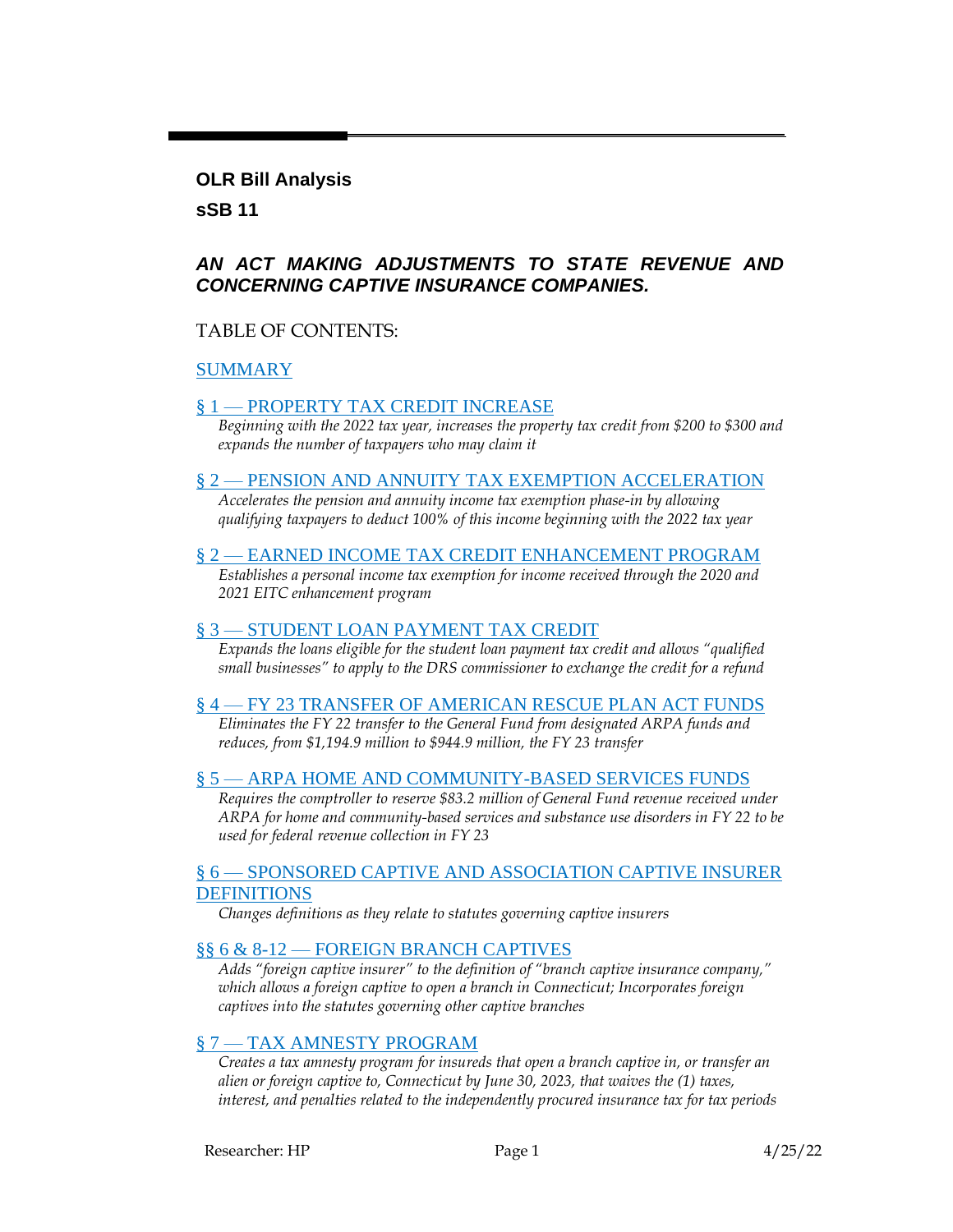*before July 1, 2019, and (2) penalties for tax periods between July 1, 2019, and July 1, 2022*

### § 9 — [MINIMUM CAPITAL AND SURPLUS REQUIREMENTS FOR](#page-10-0) [CERTAIN CAPTIVES](#page-10-0)

*Reduces the minimum capital and surplus requirement for certain captive insurers*

### § 12 — [EXAMINATIONS OF CAPTIVE INSURERS](#page-10-1)

*Requires the insurance commissioner to examine captive insurers at least every five years, and allows him to waive the requirement for pure captives*

### §§ 13 & 16 — [TECHNICAL CHANGES](#page-11-0)

*Makes technical changes*

### § 14 — [REINSURANCE RISKS](#page-11-1)

*Allows captive insurers to assume all types of reinsurance*

### § 15 — [CAPTIVE INSURER REGULATIONS](#page-11-2)

*Expands the insurance commissioner's general authority to adopt regulations concerning captive insurers*

### § 17 — [CERTIFICATE OF DORMANCY FOR CAPTIVE INSURERS](#page-11-3)

*Extends how long a certificate of dormancy is good before it must be removed and lowers certain capital requirements for dormant captives*

### § 18 — [CHILDREN'S TRUST ACCOUNT](#page-12-0)

*Establishes the "children's trust account" and requires an amount equal to the percentage of revenue remaining after the revenue cap is calculated to be transferred to the account starting in FY 24*

### § 19 — [CHILD TAX CREDIT STUDY](#page-12-1)

*Repeals the law requiring the OPM secretary to create a plan to establish a state-level child tax credit*

### **[BACKGROUND](#page-12-2)**

### <span id="page-1-0"></span>**SUMMARY**

This bill makes various changes related to taxation and revenue, including the following:

- 1. beginning with the 2022 tax year, increases the property tax credit from \$200 to \$300 and expands the number of people eligible for the credit by eliminating provisions restricting the credit to seniors and those with dependents;
- 2. allows foreign captive insurers to open a branch in Connecticut and creates an insurance premiums tax amnesty program for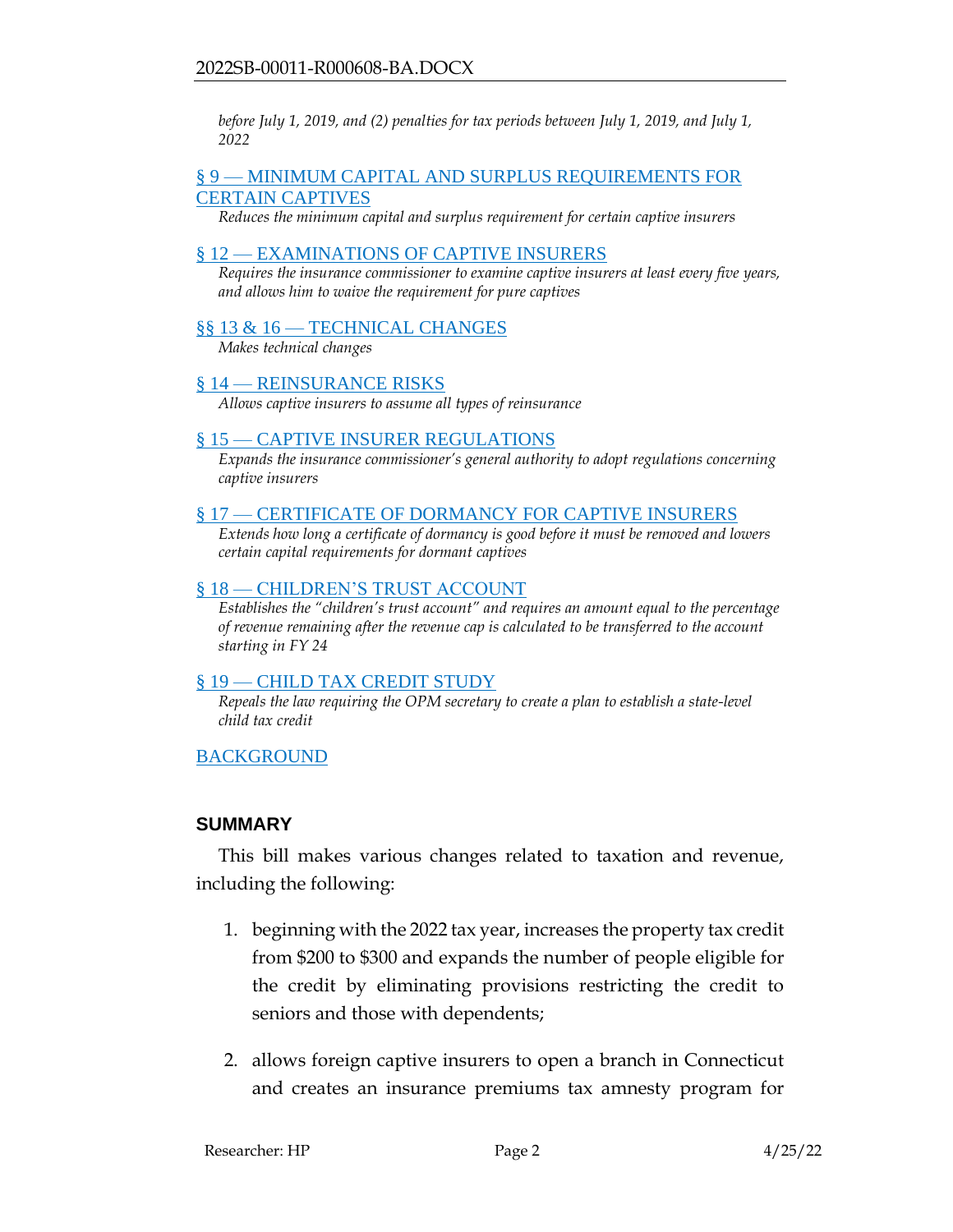captive insurers that establish a captive in, or transfer an alien or foreign captive to, the state;

- 3. accelerates the phase-in of the pension and annuity tax exemption by allowing qualifying taxpayers to deduct 100% of this income starting with the 2022 tax year;
- 4. expands the eligible loans for the purposes of the credit and allows "qualified small businesses" to apply to DRS commissioner to exchange the credit for a refund; and
- 5. establishes the "children's trust account" and requiring an amount equal to the percentage of revenue remaining after the revenue cap is calculated (see BACKGROUND) to be transferred to the account starting in FY 24.

The bill also makes a number of technical and conforming changes.

EFFECTIVE DATE: July 1, 2022, unless otherwise noted below

# <span id="page-2-0"></span>**§ 1 — PROPERTY TAX CREDIT INCREASE**

*Beginning with the 2022 tax year, increases the property tax credit from \$200 to \$300 and expands the number of taxpayers who may claim it* 

Beginning with the 2022 tax year, the bill (1) increases the property tax credit against the personal income tax from \$200 to \$300 and (2) expands the number of people eligible to claim this credit. It does so by eliminating provisions under current law that limit the credit to residents who are age 65 or older or claim dependents on their federal tax return.

By law, taxpayers earn the credit for property taxes paid on their primary residences or motor vehicles, and the amount of property taxes paid that can be taken as a credit declines as adjusted gross income (AGI) increases, until it completely phases out.

EFFECTIVE DATE: Upon passage

# <span id="page-2-1"></span>**§ 2 — PENSION AND ANNUITY TAX EXEMPTION ACCELERATION**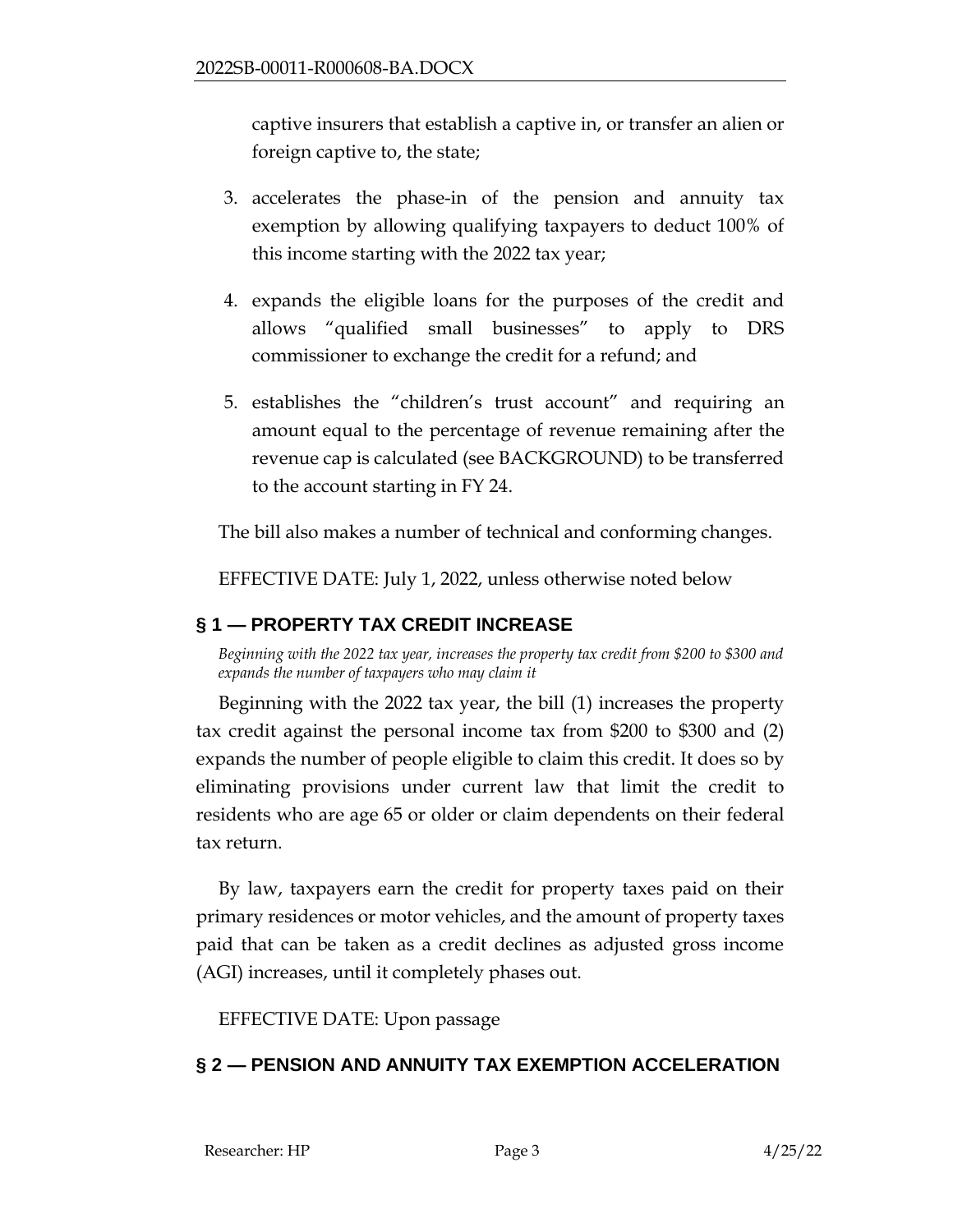*Accelerates the pension and annuity income tax exemption phase-in by allowing qualifying taxpayers to deduct 100% of this income beginning with the 2022 tax year* 

The bill accelerates the phase-in of the pension and annuity income tax exemption. Under current law, qualifying taxpayers may deduct (1) 56% of such income in the 2022 tax year, (2) 70% in the 2023 tax year, (3) 84% in the 2024 tax year, and (4) 100% in the 2025 tax year and beyond. Under the bill, pension and annuity income is fully tax exempt starting with the 2022 tax year.

By law, taxpayers are eligible for this exemption only if their federal AGI is below (1) \$75,000 for single filers, married people filing separately, or heads of households and (2) \$100,000 for married people filing jointly.

EFFECTIVE DATE: Upon passage

## <span id="page-3-0"></span>**§ 2 — EARNED INCOME TAX CREDIT ENHANCEMENT PROGRAM**

*Establishes a personal income tax exemption for income received through the 2020 and 2021 EITC enhancement program*

The bill creates a personal income tax exemption for the 2022 tax year for any income a resident received through the 2020 and 2021 earned income tax credit (EITC) enhancement program, to the extent this income was includable in gross income for federal tax purposes.

Under the EITC enhancement program, taxpayers receive a payment equal to a certain percentage of the federal tax credit they received for the applicable income year. For the 2020 tax year, the ETIC enhancement program was funded by the Coronavirus Aid, Relief, and Economic Security (CARES) Act funds and equaled 18.5% of a household's federal EITC for that year. sHB 5037 of this session proposes using a portion of American Rescue Plan Act (ARPA) funds for payments to households equal to approximately 9.5% of the federal EITC for the 2021 tax year.

By law, the state EITC is a refundable tax credit available to people who work and earn incomes below certain levels. The statutory credit equaled (1) 23% of the federal credit in the 2020 tax year and (2) 30.5% in the 2021 tax year.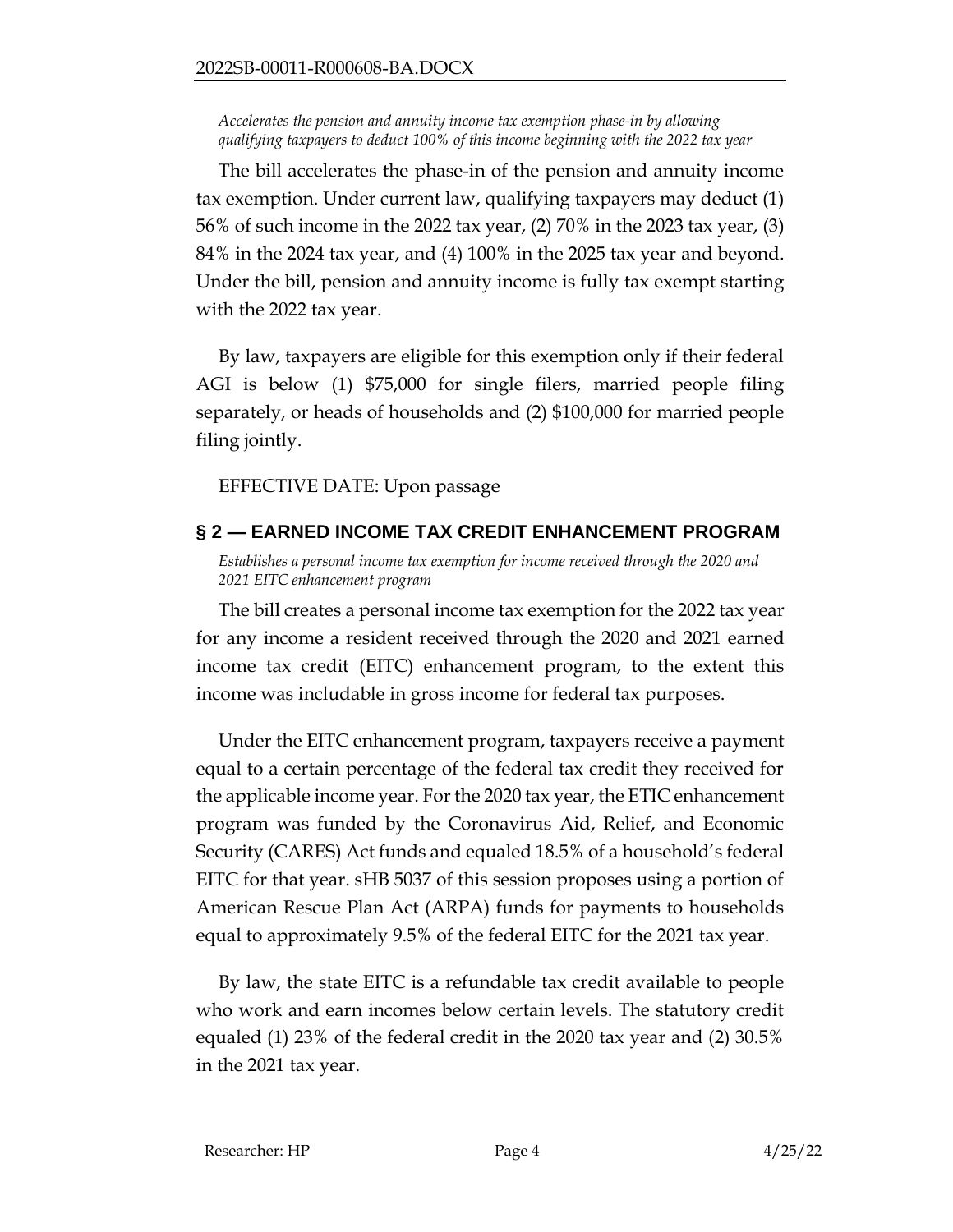### EFFECTIVE DATE: Upon passage

## <span id="page-4-0"></span>**§ 3 — STUDENT LOAN PAYMENT TAX CREDIT**

*Expands the loans eligible for the student loan payment tax credit and allows "qualified small businesses" to apply to the DRS commissioner to exchange the credit for a refund* 

Existing law allows businesses that make payments on qualified employees' eligible student loans to claim a tax credit equal to 50% of the payments made, up to an annual credit maximum of \$2,625 per employee. By law, "qualified employees" are generally those who (1) work fulltime for a Connecticut licensed corporation that is subject to state taxes, (2) earned their first bachelor's degree in the last five years, and (3) live and work in the state. Tax credits may be applied against the corporation business or insurance premiums taxes.

### *Eligible Loans*

The bill expands the eligible loans for the purposes of the credit. Under current law, businesses may only claim this credit for payments made on refinancing loans made by the Connecticut Higher Education Supplemental Loan Authority (CHESLA). Under the bill, they may claim a credit for payments made on any CHESLA-issued loan.

### *Qualified Small Businesses*

The bill also allows "qualified small businesses" to apply to the Department of Revenue Services (DRS) commissioner to exchange the credit for a refund equal to the credit's value. Under the bill, a qualified small business is one with gross receipts of \$5 million or less in the income or calendar year, as applicable, in which the credit is allowed.

Under the bill, applications for credit refunds must be filed on forms and with the information the commissioner prescribes by (1) the original deadline for the tax return for the income or calendar year in which the credit was earned or (2) the return's extended deadline. Refund applications may not be filed after these deadlines have passed.

Any amounts refunded (1) must be refunded in accordance with existing corporation business tax or insurance premiums tax laws and procedures and (2) do not accrue interest. Refunds granted under the bill are subject to the law that allows applying partial payments to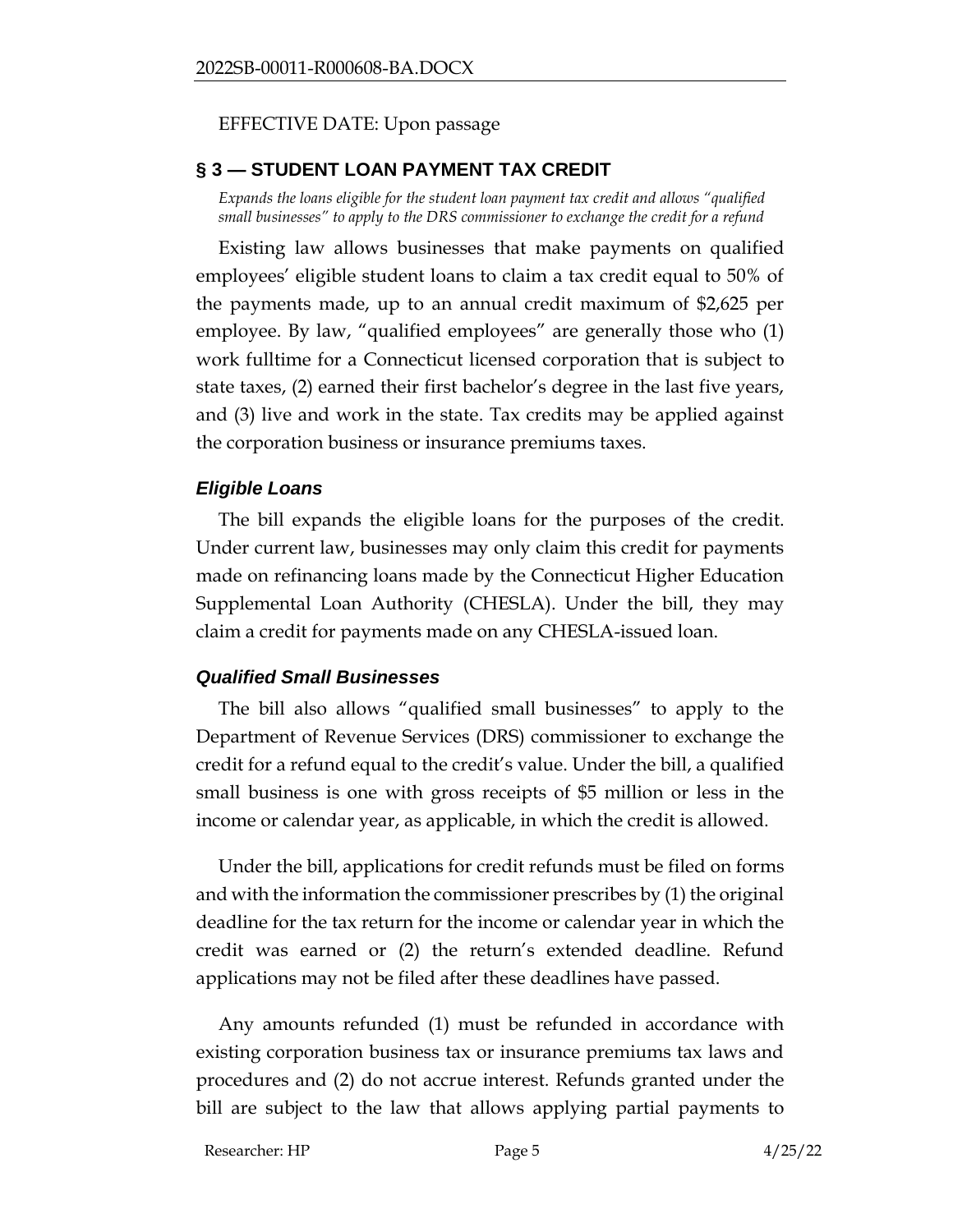outstanding state tax liability, penalties, and interest.

EFFECTIVE DATE: Upon passage, and applicable to calendar and income years beginning on or after January 1, 2022.

## <span id="page-5-0"></span>**§ 4 — FY 23 TRANSFER OF AMERICAN RESCUE PLAN ACT FUNDS**

*Eliminates the FY 22 transfer to the General Fund from designated ARPA funds and reduces the FY 23 transfer from \$1,194.9 million to \$944.9 million* 

PA 21-2, § 453, June Special Session, requires the comptroller to transfer to the General Fund from the Coronavirus State Fiscal Recovery Fund under ARPA (1) \$559.9 million for FY 22 and (2) \$1,194.9 million for FY 23. The bill (1) eliminates the FY 22 transfer and (2) reduces the FY 23 transfer to \$944.9 million.

EFFECTIVE DATE: Upon passage

## <span id="page-5-1"></span>**§ 5 — ARPA HOME AND COMMUNITY-BASED SERVICES FUNDS**

*Requires the comptroller to reserve \$83.2 million of General Fund revenue received under ARPA for home and community-based services and substance use disorders in FY 22 to be used for federal revenue collection in FY 23*

The bill requires the comptroller to reserve \$83.2 million of General Fund revenue received under ARPA for home and community-based services and substance use disorders in FY 22 to be used for federal revenue collections in FY 23.

## <span id="page-5-2"></span>**§ 6 — SPONSORED CAPTIVE AND ASSOCIATION CAPTIVE INSURER DEFINITIONS**

*Changes definitions as they relate to statutes governing captive insurers*

Generally, existing law prohibits certain captive insurers from insuring risks other than those of its parent company, affiliated companies, or controlled unaffiliated businesses. (A captive insurer is an insurance company generally formed to insure or reinsure the risks of its parent or affiliated company. The law allows for several different types of captives to be licensed and operated in the state, such as pure captives, sponsored captives, and risk retention groups.)

The bill expands the definition of "controlled unaffiliated business" to incorporate sponsored captives. Specifically, it adds as a controlled unaffiliated business, any person who (1) is not in the participant's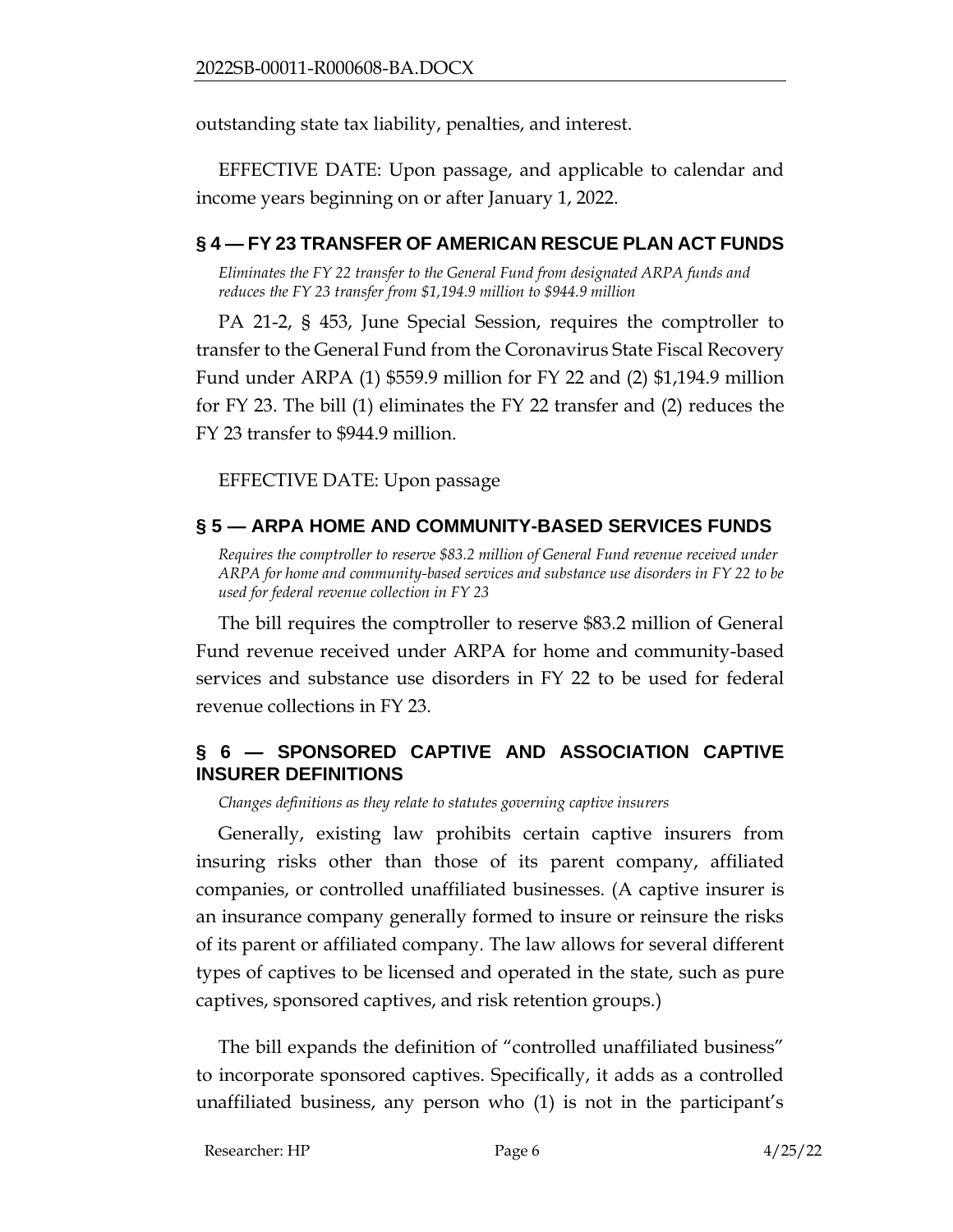(presumably, the sponsored captive's) corporate system, or that of its affiliated business, (2) has a contractual relationship with the participant (presumably, the sponsored captive) or its affiliated businesses, and (3) has their risks managed by the sponsored captive. It makes corresponding changes, including by specifying that a "participant" includes a controlled unaffiliated business insured by a sponsored captive insurer.

The bill also removes a requirement that an "association" (for purposes of being insured by an association captive) be in continuous existence for at least one year.

EFFECTIVE DATE: July 1, 2022

## <span id="page-6-0"></span>**§§ 6 & 8-12 — FOREIGN BRANCH CAPTIVES**

*Adds "foreign captive insurer" to the definition of "branch captive insurance company," which allows a foreign captive to open a branch in Connecticut; Incorporates foreign captives into the statutes governing other captive branches* 

The bill adds "foreign captive insurance company" to the definition of "branch captive insurance company,"therefore, allowing a foreign captive to open a Connecticut branch as the law currently allows for alien captives. Branch captives are licensed to transact business in Connecticut through a business unit with a principal place of business in the state (CGS § 38a-91ff). By law, an alien captive is licensed in another country; a foreign captive is licensed in another state.

The bill generally requires foreign captives to meet the same requirements as licensed alien captives (see below). Under the bill, a "foreign captive insurance company" is an insurer licensed in a state other than Connecticut with statutory or regulatory standards that the insurance commissioner deems acceptable.

## EFFECTIVE DATE: July 1, 2022

## *Premium Tax (§ 6)*

By law, captive insurers must pay an annual tax on direct premiums and reinsurance premiums collected or contracted, with a varying rate based on the amount of premiums (CGS  $\S$  38a-91nn(c)(1)). With some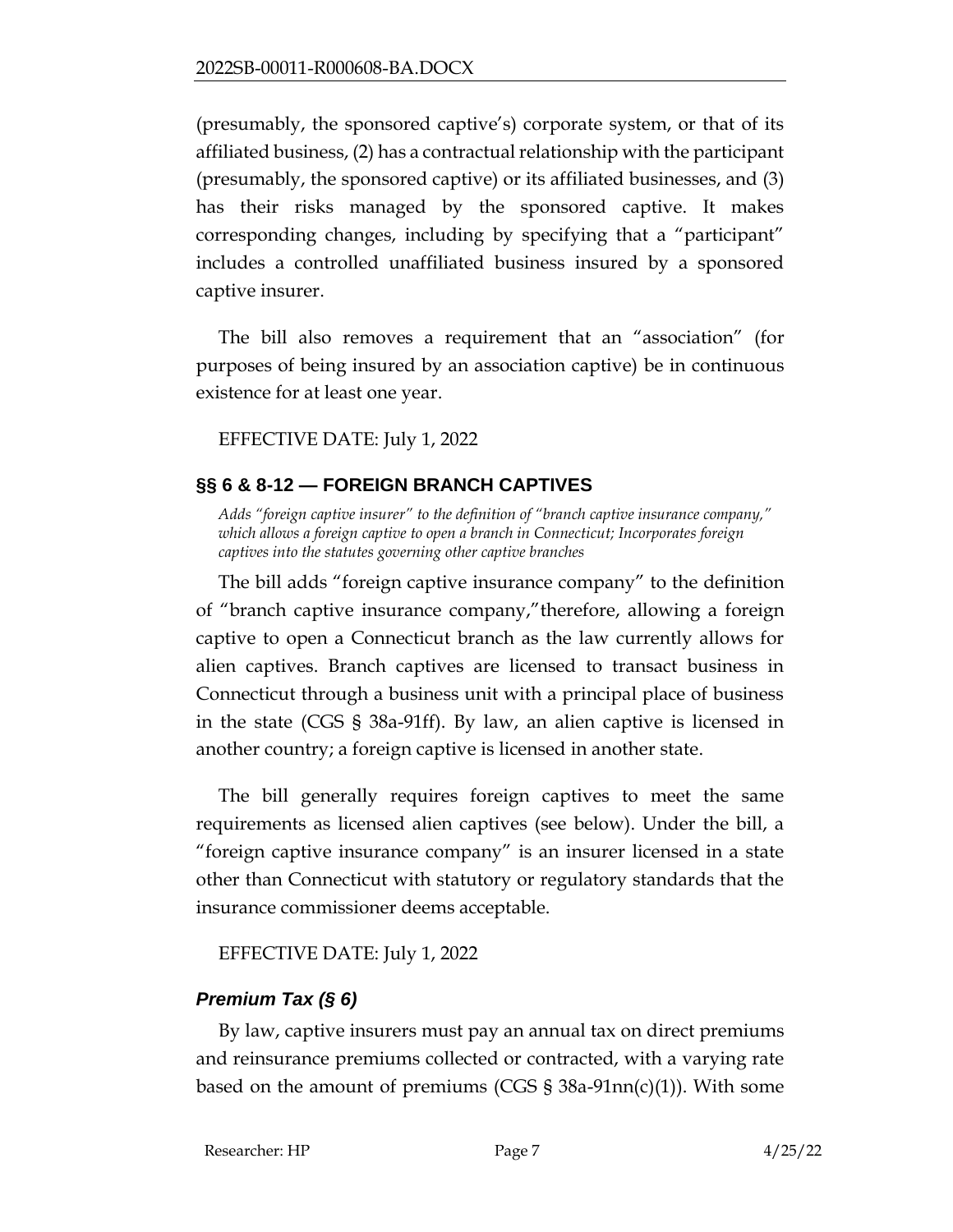exceptions, the minimum aggregate tax is \$7,500, and the maximum aggregate tax is \$200,000. Under the bill, a foreign branch captive is subject to the tax as it applies to the branch's business.

## *Examinations (§§ 8 & 12)*

The bill prohibits the insurance commissioner from licensing a foreign branch captive insurer unless it allows him to examine the foreign captive in the jurisdiction that it was formed, operates, or maintains books and records.

The bill requires foreign branch captives to undergo a financial condition review by the commissioner or his designee at least every five years, though the examination is limited to branch business and operations as long as it (1) annually gives the commissioner a certificate of compliance or similar document issued by, or filed with, its domiciliary jurisdiction and (2) shows that it is operating in sound financial condition according to the laws and regulations of its domiciliary jurisdiction. (The bill also extends, from three to five years, the current requirement of these reviews for alien branch captives, see below).

# *Minimum Capital and Surplus Requirements for Branch Captives (§ 9)*

As a condition of licensure, current law requires branch captives to maintain as security for its liabilities paid-in capital and surplus of at least \$250,000. The bill reduces the required capital and surplus amount to the greater of \$50,000 or another amount the commissioner determines necessary to secure the liabilities attributed to the captive's operations.

In addition to capital, existing law requires branch captives to have reserves on its insurance or reinsurance policies that it issues or assumes through its branch operations. The reserves must include reserves for losses, allocated loss adjustment expenses, incurred but not reported losses, and unearned premiums.

Under current law, the commissioner may allow a credit against the reserves for certain assets posted with a ceding insurer or posted by a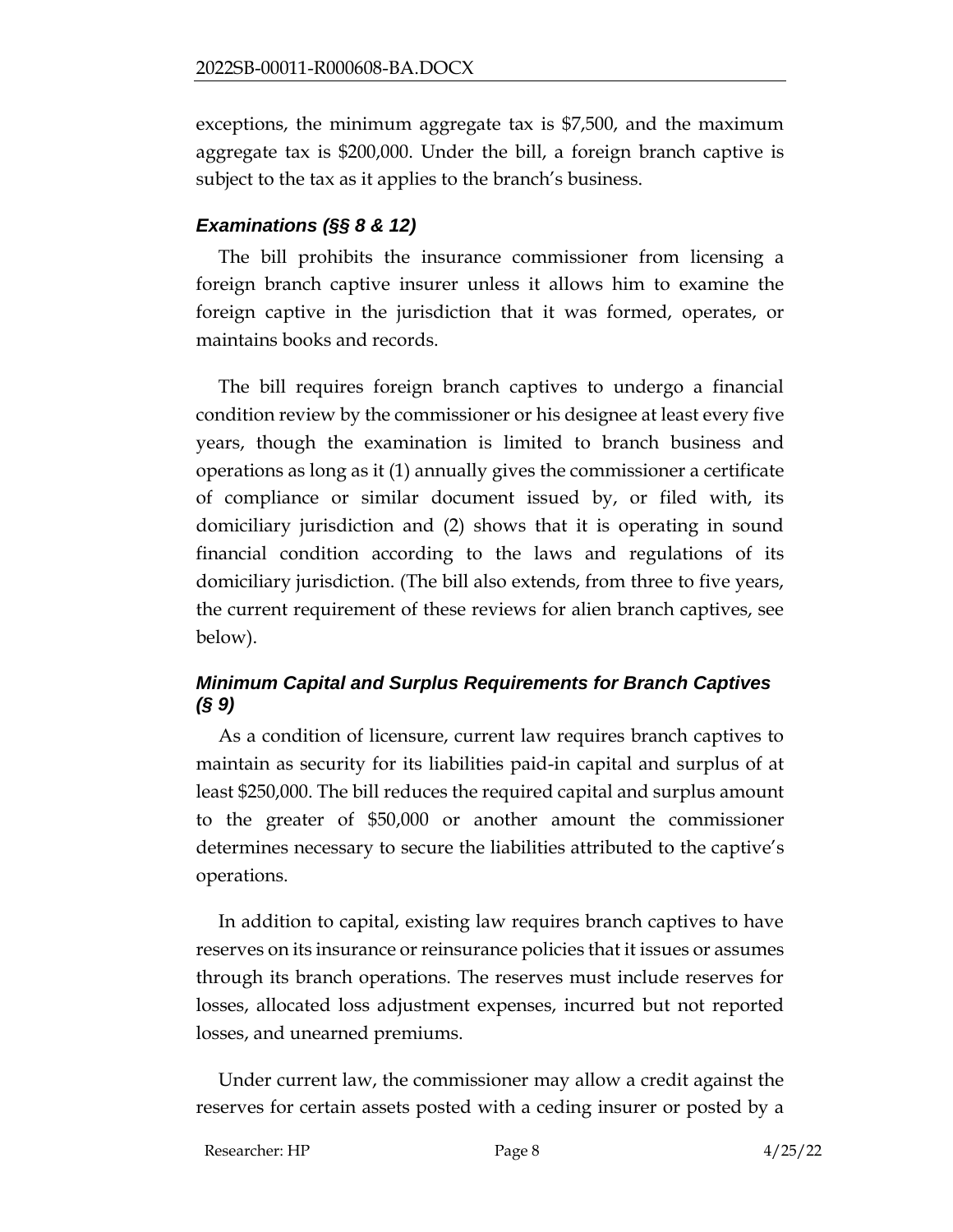reinsurer. The bill instead allows a credit for assets belonging to:

- 1. the branch captive that are held in a trust for, or segregated or controlled by, a ceding insurer to secure the captive's reinsurance obligations to the ceding insurer or
- 2. a reinsurer that are held in trust for, or otherwise controlled by, the branch captive and secure the reinsurer for its obligations to the captive.

Branch captives' capital and reserves must be held according to law, which generally requires a trust or irrevocable letter of credit.

The bill allows the commissioner to exempt a foreign branch captive from the capital and reserve requirements if he determines that the branch captive is financially stable.

## *Incorporation (§§ 6 & 10)*

The bill requires foreign branch captives to maintain a principal place of business in Connecticut. Additionally, before conducting business in the state, the foreign captive insurer must petition the commissioner for a certificate stating that the branch's licensure and operations will promote the general good of the state. In making his finding, the commissioner must consider the insurer's character, reputation, financial responsibility, and insurance experience and its officers' and directors' business qualifications.

## *Annual Reporting (§ 11)*

Current law requires an alien branch captive insurer to, annually by March 1, submit to the insurance commissioner a copy of the reports and statements that must be submitted in the alien captive insurer's domiciliary jurisdiction. The bill instead requires all branch captives (alien and foreign) to file the copies and statements with the commissioner on the same day they must be filed in the domiciliary jurisdiction.

As with existing requirements for alien branch captives, the bill allows the commissioner to waive additional annual reporting if he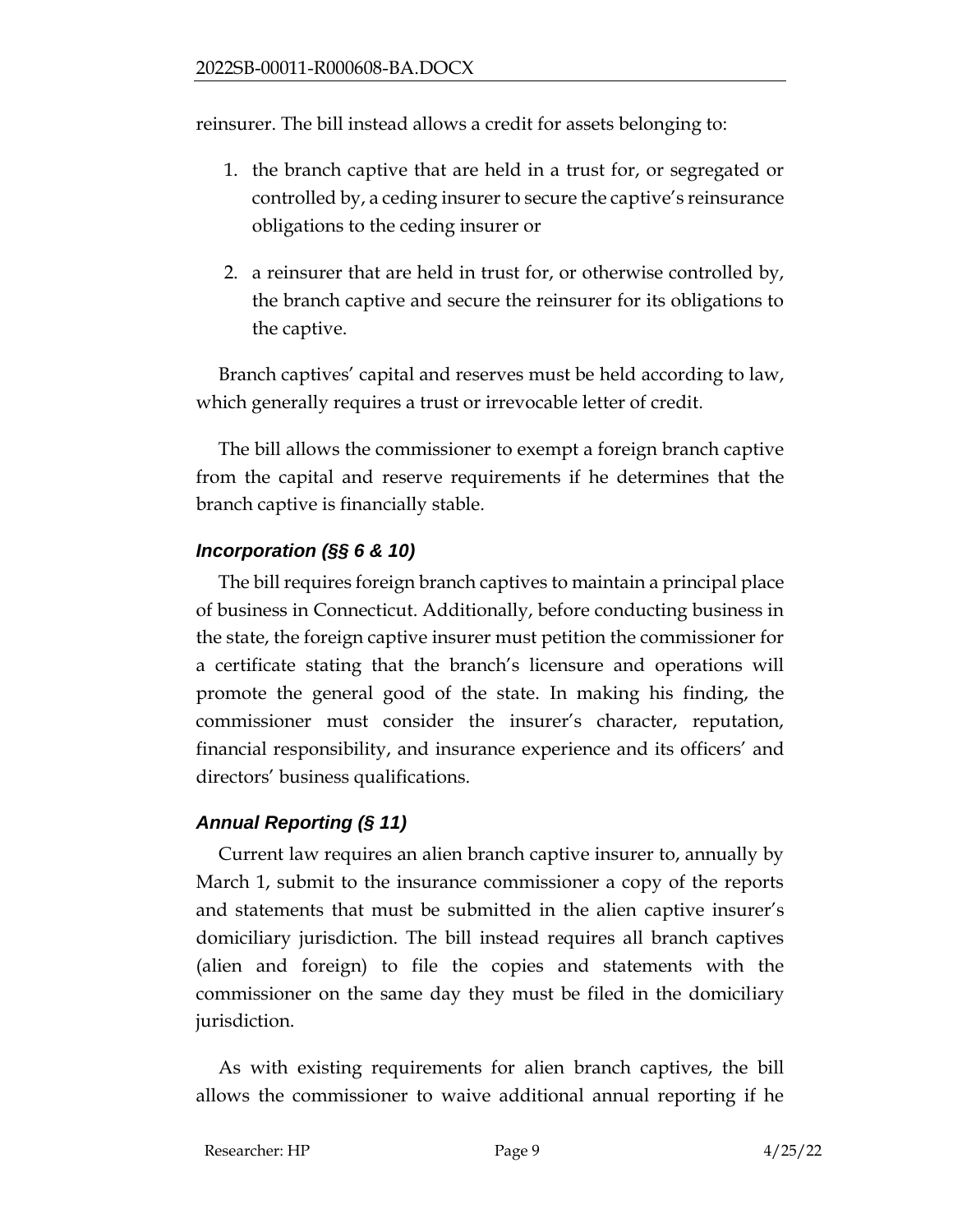finds that the foreign captive's submitted material gives adequate information on its financial condition. If he does not, or if the branch captive is not required to file in its domiciliary jurisdiction, the bill requires the alien or foreign branch captive to submit additional reports, at a time and in a form and manner the commissioner prescribes, containing adequate information about its financial condition.

The bill also allows, as is already the case for alien branch captives, a foreign branch captive to apply to the commissioner to file annual reports at the end of its fiscal year (CGS  $\S 38a-91gg(c)(2)$ ).

## <span id="page-9-0"></span>**§ 7 — TAX AMNESTY PROGRAM**

*Creates a tax amnesty program for insureds that open a branch captive in, or transfer an alien or foreign captive to, Connecticut by June 30, 2023, that waives the (1) taxes, interest, and penalties related to the independently procured insurance tax for tax periods before July 1, 2019, and (2) penalties for tax periods between July 1, 2019, and July 1, 2022*

By law, insureds that independently procure insurance (i.e., buy it directly from a nonadmitted insurer without a broker) must pay a 4% tax on the gross premiums. The tax applies to insureds with Connecticut as their "home state," meaning that they maintain their principal place of business in the state or, if the risks are all located out-of-state, or for an affiliated group covered by a single contract, Connecticut has the largest percentage of allocated premiums. An insured who fails to pay the tax is subject to penalties and interest (CGS § 38a-277).

The bill establishes a limited tax amnesty program for insureds liable for the tax. Under the program, qualified insureds are not liable for (1) the tax, interest, or penalties for tax periods before July 1, 2019, and (2) applicable tax penalties for tax periods between July 1, 2019, and July 1, 2022.

To qualify, an insured, by June 30, 2023, must (1) establish a branch captive in, or transfer the domicile of its alien or foreign captive to, Connecticut and (2) pay all independently procured insurance premium taxes and interest due for the tax periods between July 1, 2019, and July 1, 2022.

EFFECTIVE DATE: July 1, 2022

Researcher: HP Page 10 4/25/22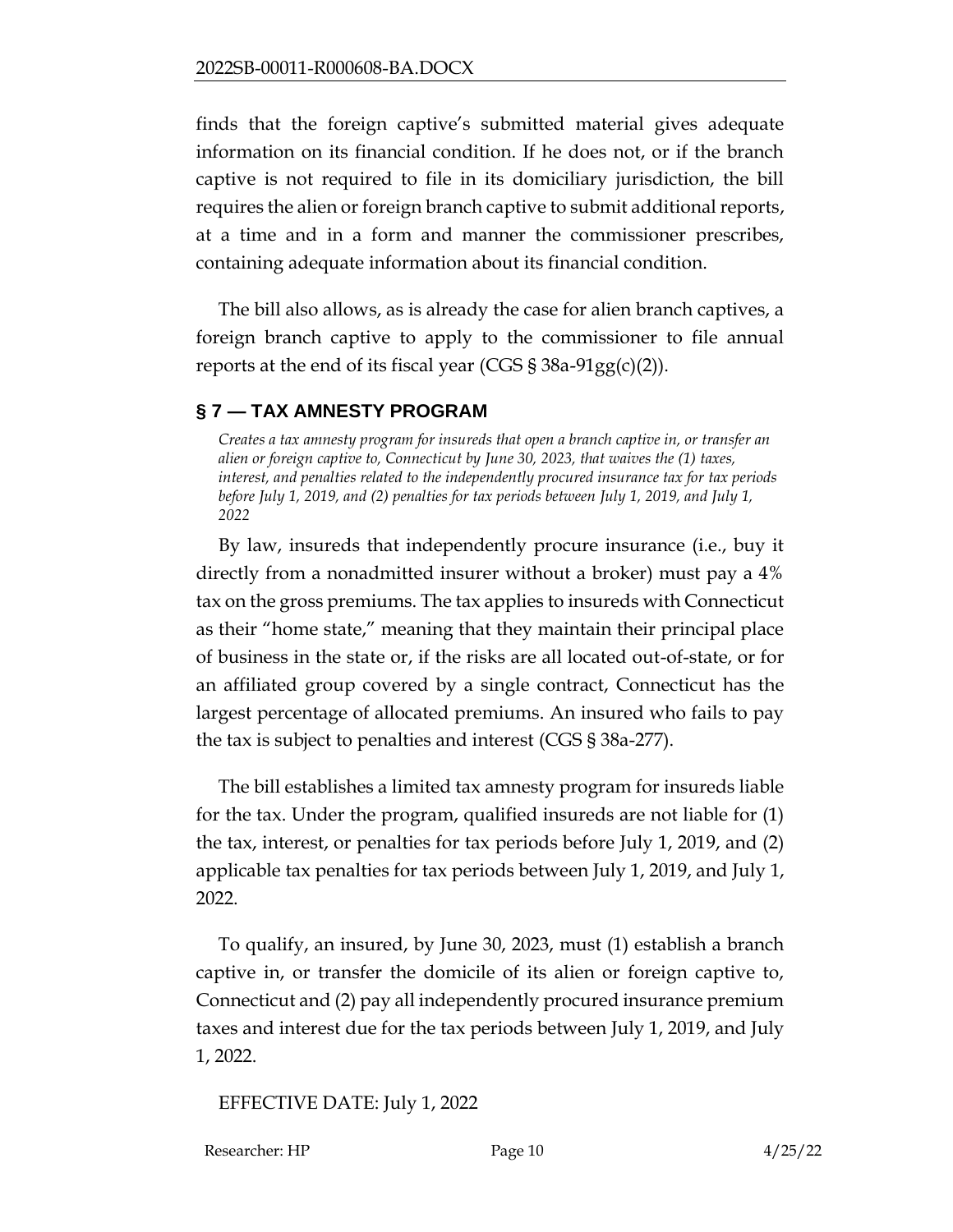## <span id="page-10-0"></span>**§ 9 — MINIMUM CAPITAL AND SURPLUS REQUIREMENTS FOR CERTAIN CAPTIVES**

*Reduces the minimum capital and surplus requirement for certain captive insurers*

The bill makes similar reductions to the minimum capital and surplus requirement for certain other captives as it does for branch captives (described above), as shown in the table below.

| <b>Captive Type</b>                                                         | Current<br>Law | The Bill                                                                                                                     |
|-----------------------------------------------------------------------------|----------------|------------------------------------------------------------------------------------------------------------------------------|
| <b>Pure Captive</b>                                                         | \$250,000      | The greater of \$50,000 or an amount the<br>commissioner determines is necessary for the<br>captive to meet its obligations  |
| Association, Industrial, or<br><b>Agency Captive</b>                        | \$500,000      | The greater of \$250,000 or an amount the<br>commissioner determines is necessary for the<br>captive to meet its obligations |
| <b>Sponsored Captive</b>                                                    | \$225,000      | The greater of \$75,000 or an amount the<br>commissioner determines is necessary for the<br>captive to meet its obligations  |
| <b>Special Purpose Captive</b>                                              | \$250,000      | The greater of \$250,000 or an amount the<br>commissioner determines is necessary for the<br>captive to meet its obligations |
| <b>Sponsored Captive</b><br>licensed as a Special<br><b>Purpose Captive</b> | \$500,000      | The greater of \$250,000 or an amount the<br>commissioner determines is necessary for the<br>captive to meet its obligations |

**Table 1: Minimum Capital and Surplus Requirements for Certain Captives under Current Law and the Bill**

EFFECTIVE DATE: July 1, 2022

# <span id="page-10-1"></span>**§ 12 — EXAMINATIONS OF CAPTIVE INSURERS**

*Requires the insurance commissioner to examine captive insurers at least every five years, and allows him to waive the requirement for pure captives*

Current law requires the insurance commissioner to visit, inspect, and examine captive insurers at least once every three years and allows him to extend this period to five years if the insurer conducts annual audits. The bill instead requires him or his designee to inspect and examine the insurers at least once every five years, and allows him to waive the requirement for pure captives and their branches.

EFFECTIVE DATE: July 1, 2022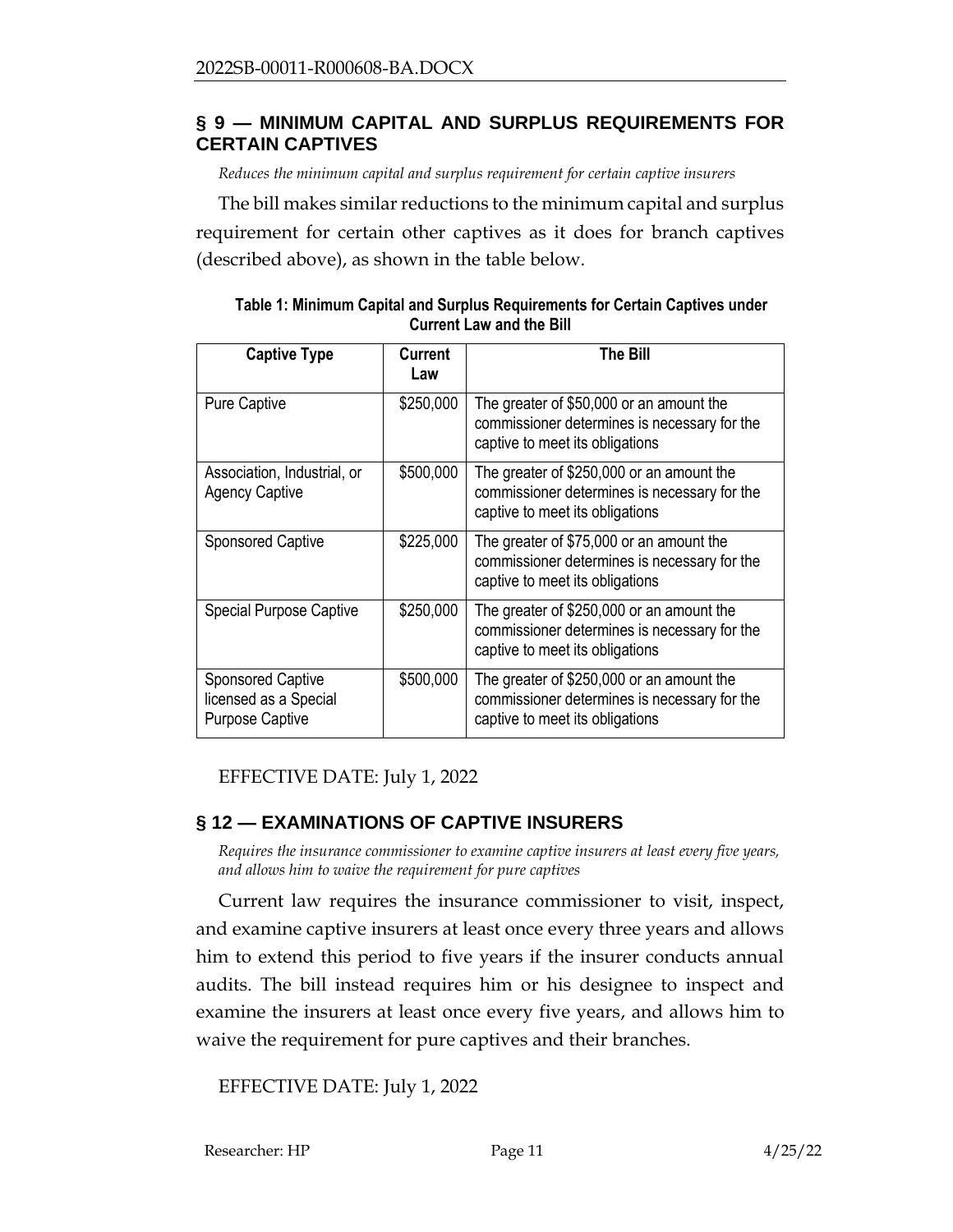## <span id="page-11-0"></span>**§§ 13 & 16 — TECHNICAL CHANGES**

*Makes technical changes*

The bill makes technical changes in the captive statutes.

EFFECTIVE DATE: July 1, 2022

## <span id="page-11-1"></span>**§ 14 — REINSURANCE RISKS**

*Allows captive insurers to assume all types of reinsurance*

The bill allows captive insurers to assume all types of reinsurance from other insurers, instead of assuming reinsurance only on risks the company is authorized to write directly as under current law.

EFFECTIVE DATE: July 1, 2022

## <span id="page-11-2"></span>**§ 15 — CAPTIVE INSURER REGULATIONS**

Expands the insurance commissioner's general authority to adopt regulations concerning *captive insurers*

Current law allows the commissioner to adopt regulations pertaining to the captive insurance statutes, as well as to set standards for a parent or affiliated company to manage risk of controlled unaffiliated businesses that are insured by pure captive insurers. The bill (1) expands his general authority to adopt regulations related to all related captive statutes (CGS §§ 38a-91aa – 91xx, excluding CGS § 38a-91vv) and (2) specifies that his regulatory authority over risk management standards includes controlled unaffiliated businesses insured by pure, industrial, or sponsored captives. It makes a corresponding change allowing him to approve coverage of these risks by industrial and sponsored captives until regulations are approved.

EFFECTIVE DATE: July 1, 2022

# <span id="page-11-3"></span>**§ 17 — CERTIFICATE OF DORMANCY FOR CAPTIVE INSURERS**

*Extends how long a certificate of dormancy is good before it must be removed and lowers certain capital requirements for dormant captives*

By law, pure, sponsored, and industrial captive insurers that have stopped conducting business and have no more liabilities can apply to the commissioner for a certificate of dormancy. The bill (1) extends, from two to five years, the length of time before a certificate of dormancy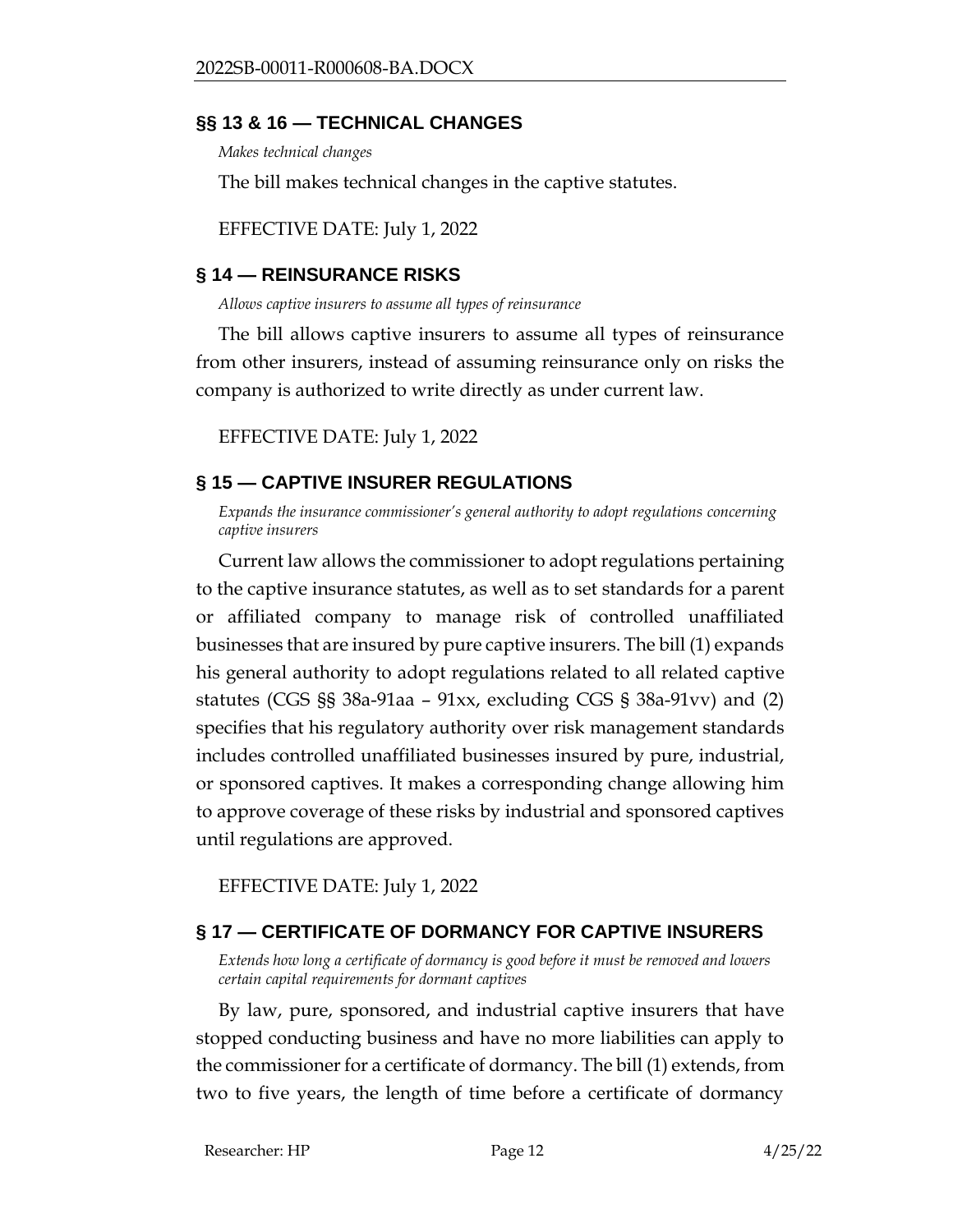must be renewed and (2) lowers the minimum capital and surplus that a dormant captive must maintain from \$25,000 to \$15,000. It also allows a captive that was never capitalized to become dormant without adding more capital.

EFFECTIVE DATE: July 1, 2022

## <span id="page-12-0"></span>**§ 18 — CHILDREN'S TRUST ACCOUNT**

*Establishes the "children's trust account" and requires an amount equal to the percentage of revenue remaining after the revenue cap is calculated to be transferred to the account starting in FY 24*

The bill establishes the "children's trust account" as a separate, nonlapsing General Fund account and requires that the account contain any money the law requires be deposited into it.

Beginning with FY 24, the bill requires an amount equal to the percentage of revenue remaining after the revenue cap is calculated (see BACKGROUND) be transferred to the children's trust account annually.

EFFECTIVE DATE: July 1, 2023

## <span id="page-12-1"></span>**§ 19 — CHILD TAX CREDIT STUDY**

*Repeals the law requiring the OPM secretary to create a plan to establish a state-level child tax credit*

The bill repeals the law requiring the Office of Policy and Management (OPM) secretary to create a plan to establish a state-level child tax credit.

Current law requires the secretary to create such a plan if certain changes to the federal child tax credit occur. Specifically, current law requires him to do so if the (1) credit is decreased from the amount in effect under ARPA as of June 23, 2021, or (2) eligibility criteria changes in a way that is less favorable to the taxpayer than the criteria in effect as of that date.

EFFECTIVE DATE: Upon passage

## <span id="page-12-2"></span>**BACKGROUND**

Researcher: HP Page 13 4/25/22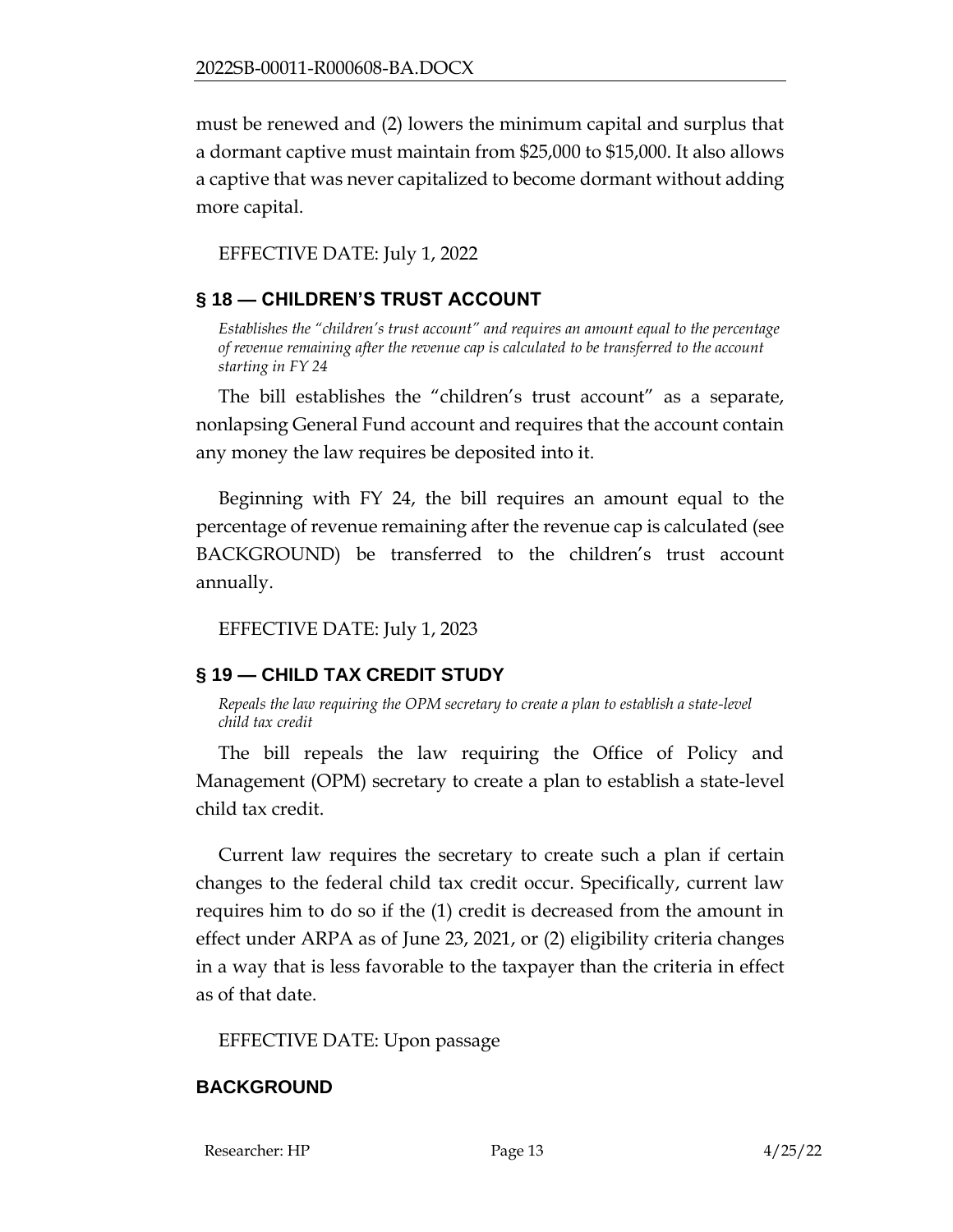## *Related Bills*

SB 487, favorably reported by the Finance, Revenue and Bonding Committee, requires an amount equal to the percentage of revenue remaining after the revenue cap is calculated to be transferred to an account and used to fund the Infant and Toddler Early Care and Family Support initiative the bill establishes.

HB 5487, favorably reported by the Finance, Revenue and Bonding Committee, increases the property tax credit from \$200 to \$400 and expands eligibility by eliminating provisions that limit the credit to seniors and those with dependents.

## *Revenue Cap and Bond Lock*

The "revenue cap" prohibits the legislature from authorizing General Fund and Special Transportation Fund appropriations in any fiscal year that exceed a specified percentage of the estimated revenues included in the budget act, except under specific conditions. The percentage decreases in steps from 99.5% in FY 20 to 98% in FY 26 and thereafter (CGS § 2-33c).

Under existing law, for each fiscal year during which state GO or credit revenue bonds issued from May 15, 2018, to June 30, 2020, are outstanding, the state must comply with the (1) budget reserve fund law, including the volatility cap; (2) revenue cap; (3) state spending cap; and (4) caps on GO and credit revenue bond authorizations, allocations, issuances, and expenditures. For bonds issued during this timeframe, the treasurer must include a pledge to bondholders that the state will not enact any laws taking effect from May 15, 2018, to June 30, 2023, that change the state's obligation to comply with the laws listed above until the bonds are fully paid off, except under certain circumstances. The pledge applies for five years from the bonds' first issuance date (CGS §  $3-20(aa)$ ).

## **COMMITTEE ACTION**

Finance, Revenue and Bonding Committee

Joint Favorable Substitute

Researcher: HP Page 14 4/25/22